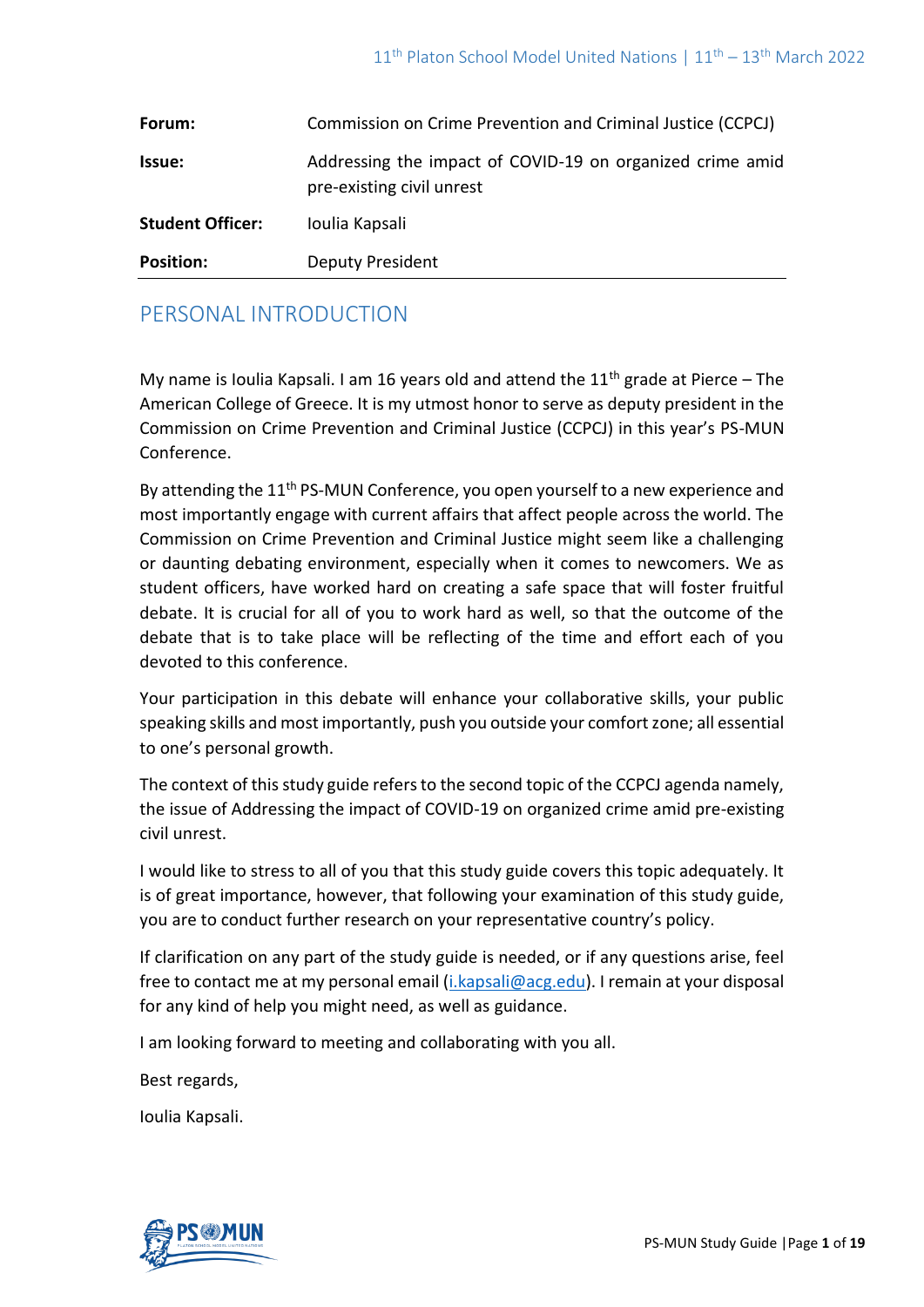# TOPIC INTRODUCTION

The Covid-19 pandemic has undoubtedly taken over every single aspect of our lives. Characterized as one of the deadliest viruses in modern history, it has led to global lockdowns, challenging views on human rights policies, and affected economies and so much more.

Organized Crime Groups (OCG) refers to groups that engage in illegal activity that proves to be beneficial in a political or financial manner. The damage caused by OCG is vast, whether that refers to economic, social, or environmental damage, all aspects should be kept in mind. During the pandemic this phenomenon has expanded transnationally to a greater extent.

One common misconception when it comes to such organizations, is that their activity is solely related to drug distribution and killings – a Cartel facade. The Covid-19 pandemic has proven to be a game changer when it comes to OCG activity, for several reasons. It is no secret that the implementation of lockdowns around the world, suggested a steep rise in unemployment, making millions of people around the globe vulnerable and easier to involve in illegal activity, hence a rise in all pre-existing forms of organized crime; money laundering, fraud, corruption, human trafficking, trafficking of various good as well as created an environment that favored the rise in cybercrime. Digital crime is of great importance during our time and age; Covid-19 has given OC organizations the space required for such activity to take place; though it was a matter of concern before, it never reached the extent it has now. OCG's aimed in further expanding as well as complicating their schemes with the use of fake news, phishing, and online scams. The dark web has also had a rise in activity, according to Europol, with no one market being the most predominant, creating a broader space for OCG activity.

Schools being shut down have also provided the opportunity for OC organizations to recruit young children due to their innocence and need for income, a result of the aforementioned rising in unemployment affecting their households. The everyday difficulties that interfere with people's survival, along with the inability to properly socialize and grasp the new reality we are all facing, leads to spikes in public unrest cases. Demonstrations and protests have always been a way for people to express their discontent, therefore, a rise in upheavals can be observed worldwide. There are many reasons as to why people might be discontent with their government; the pandemic has played a key role, as can be seen in the graph comparing 2019 and 2020. At least 26 countries held anti-lockdown protests within the first year of the pandemic.

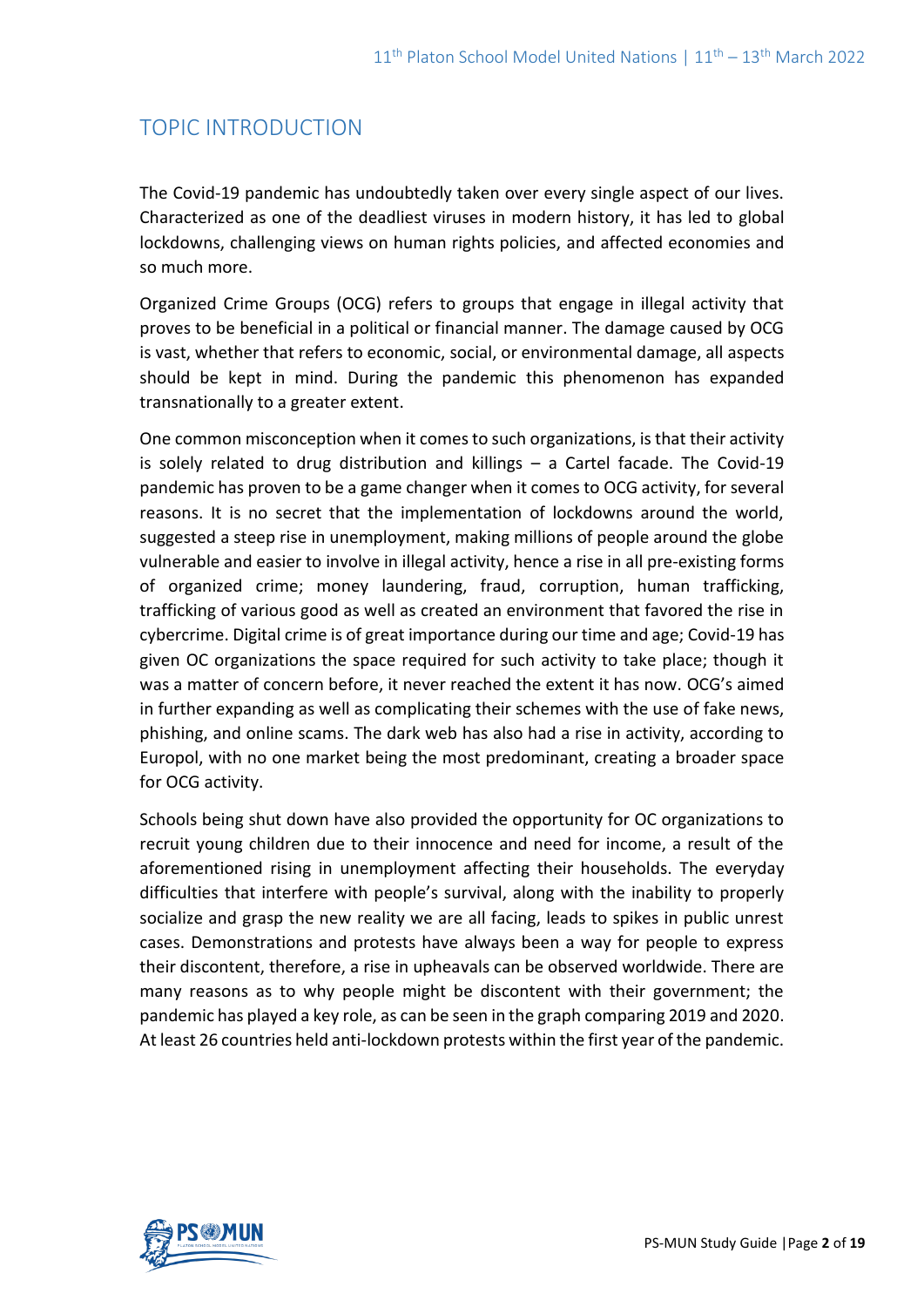FIGURE 1 Significant New Anti-government Protests in 2019 and 2020



## Figure 1.1<sup>1</sup> - Significant New Anti-government Protests in 2019 and 2020

Bearing in mind that people want the best for themselves and future generations, seeing as issues like this fundamentally shape our societies, it is important that this topic is thoroughly considered. Such social phenomena in many cases favor the activity of OCG, often because governments will aim in dealing with civil unrest rather than focusing on all the different schemes used by OC. While policymaking and writing resolutions, delegates must remember that both the governments and the citizens have a part in resolving the issues at hand.

Addressing the impact of Covid-19 on organized crime specifically amid pre-existing civil unrest, is in reference to Sustainable Development Goals no. 16, 8 and 3. "Peace, Justice and Strong Institutions", "Decent Work and Economic Growth" and "Good Health and Well-Being". These SDG's will be analyzed in the Background Information section.

<sup>&</sup>lt;sup>1</sup> "Worldwide Protests in 2020: A Year in Review" Carnegie Endowment for International Peace, https://carnegieendowment.org/2020/12/21/worldwide-protests-in-2020-year-in-review-pub-83445.

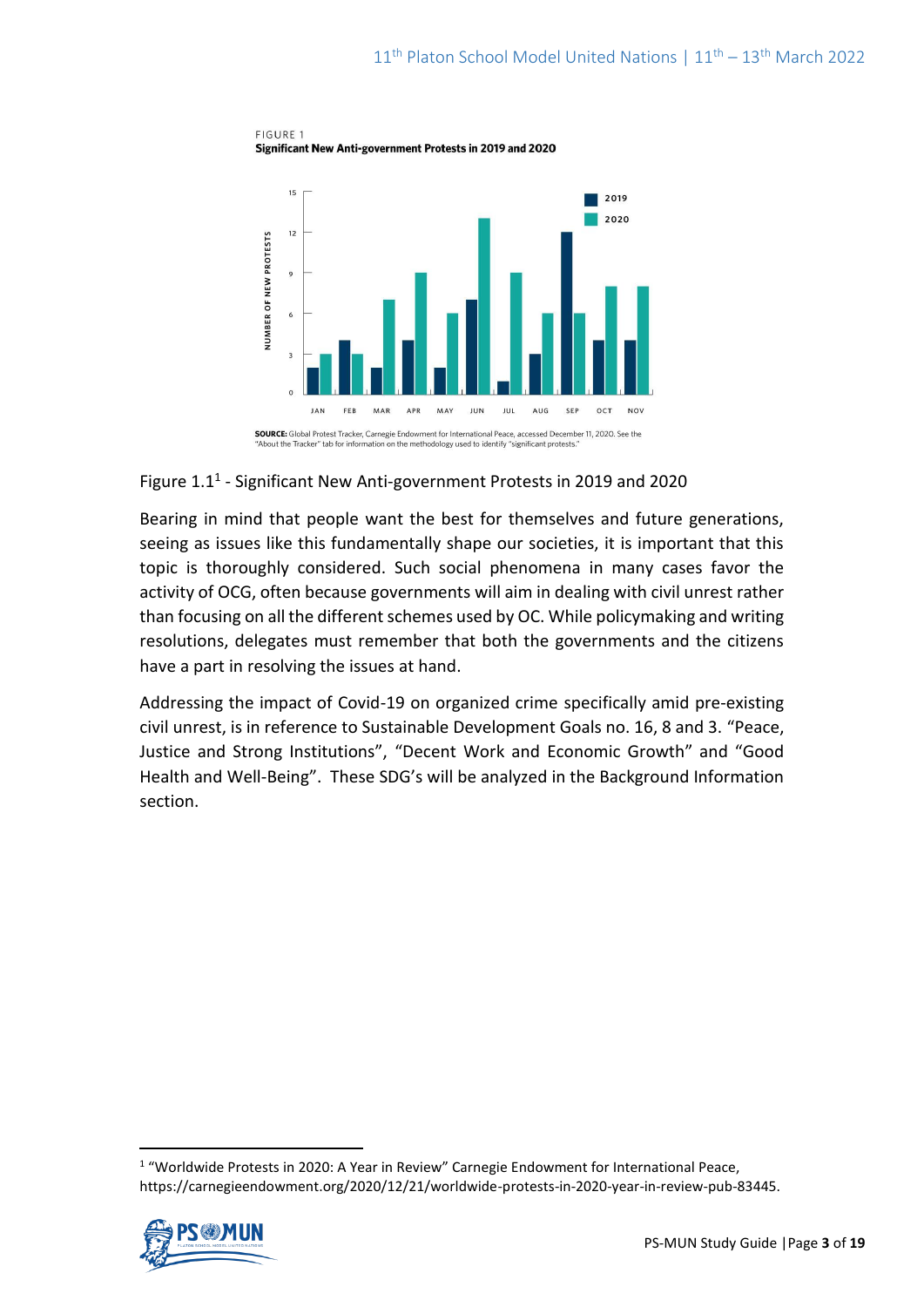# DEFINITION OF KEY TERMS

## Pandemic<sup>2</sup>

"A pandemic, is a disease that affects a large number of people within a community, population or region, that has spread over multiple countries or continents"

# Organized Crime<sup>3</sup>

"Organized crime, complex of highly centralized enterprises set up for the purpose of engaging in illegal activities. Such organizations engage in offenses such as cargo theft, fraud, robbery, kidnapping for ransom, and the demanding for "protection" payments. The principal source of income or these criminal syndicates is the supply of goods and services that are illegal but for which there is continued public demand, such as drugs, prostitution, loan-sharking, and gambling"

# Transnational Organized Crime (TOC)<sup>4</sup>

"Transnational organized crime (TOC) groups are self-perpetuating associations of individuals who operate, wholly or in part, by illegal means and irrespective of geography. They constantly seek to obtain power, influence, and monetary gains. There is no single structure under which TOC groups function—they vary from hierarchies to clans, networks, and cells, and may evolve into other structures. These groups are typically insular and protect their activities through corruption, violence, international commerce, complex communication mechanisms, and an organizational structure exploiting national boundaries."

## The Great Depression  $\frac{5}{5}$

"Great Depression, worldwide economic downturn that began in 1929 and lasted until about 1939. It was the longest and most severe depression ever experienced by the industrialized Western world, sparking fundamental changes in economic institutions, macroeconomic policy, and economic theory. Although it originated in the United States, the Great Depression caused drastic declines in output, severe unemployment, and acute deflation in almost every country of the world. Its social and cultural effects were no less staggering, especially in the United States, where the Great Depression represented the harshest adversity faced by Americans since the Civil War."

<sup>5</sup> "Great Depression" Brittanica, https://www.britannica.com/event/Great-Depression



<sup>&</sup>lt;sup>2</sup> "What is the difference between a pandemic, an epidemic, endemic, and an outbreak?", Intermountain Healthcare, https://intermountainhealthcare.org/blogs/topics/livewell/2020/04/whats-the-difference-between-a-pandemic-an-epidemic-endemic-and-an-outbreak/.

<sup>&</sup>lt;sup>3</sup> "Organized Crime" Brittanica, https://www.britannica.com/topic/organized-crime.

<sup>&</sup>lt;sup>4</sup> "Transnational Organized Crime" UNTOC, https://www.unodc.org/ropan/en/organized-crime.html,

<sup>&</sup>quot;Transnational Organized Crime" FBI, https://www.fbi.gov/investigate/organized-crime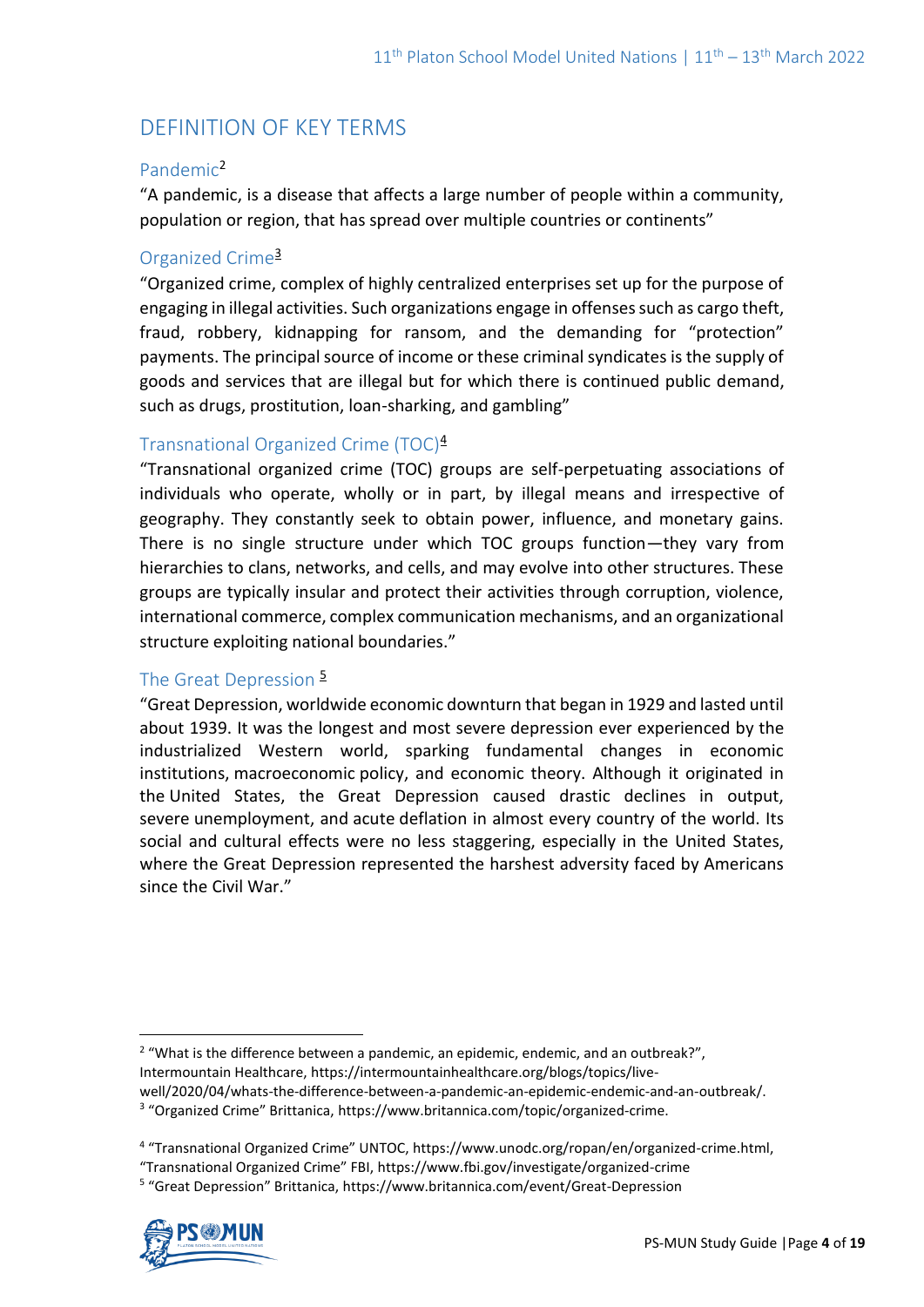# Prohibition<sup>6</sup>

"Prohibition, legal prevention of the manufacture, sale, and transportation of alcoholic beverages in the United States from 1920 to 1933 under the terms of the Eighteenth Amendment. Although the temperance movement, which was widely supported, had succeeded in bringing about this legislation, millions of Americans were willing to drink liquor (distilled spirits) illegally, which gave rise to bootlegging (the illegal production and sale of liquor) and speakeasies (illegal, secretive drinking establishments), both of which were capitalized upon by organized crime. As a result, the Prohibition era also is remembered as a period of gangsterism, characterized by competition and violent turf battles between criminal gangs."

## Gross Domestic Product (GDP)<sup>7</sup>

"Gross domestic product (GDP)is the total monetary or market value of all the finished goods and services produced within a country's borders in a specific time period. As a broad measure of overall domestic production, it functions as a comprehensive scorecard of a given country's economic health."

## Civil Unrest<sup>8</sup>

"Civil unrest includes riots, demonstrations, threatening individuals or assemblies that have become disruptive."

# IOCTA<sup>9</sup>

"Each year, Europol's European Cybercrime Centre (EC3) publishes the Internet Organised Crime Threat Assessment (IOCTA), its flagship strategic report on key findings and emerging threats and developments in cybercrime — threats that impact governments, businesses and citizens in the EU. The IOCTA provides key recommendations to law enforcement, policy makers and regulators to allow them to respond to cybercrime in an effective and concerted manner."

## SoCTA<sup>10</sup>

"The EU Serious and Organised Crime Threat Assessment (SOCTA) is the product of systematic and comprehensive analysis of law enforcement information on criminal activities and networks affecting the EU. The SOCTA is designed to assist decisionmakers in the prioritisation of serious and organised crime threats."

<sup>9</sup> "IOCTA" Europol, https://www.europol.europa.eu/publications-events/main-reports/iocta-report <sup>10</sup> "SoCTA' Europol, https://op.europa.eu/en/publication-detail/-/publication/6e5575ce-c34b-11eba925-01aa75ed71a1



<sup>6</sup> "Prohibition" Brittanica, https://www.britannica.com/event/Prohibition-United-States-history-1920- 1933

<sup>&</sup>lt;sup>7</sup> "Gross Domestic Product" Investopedia, https://www.investopedia.com/terms/g/gdp.asp.

<sup>8</sup> "Civil Unrest" Florida State University, https://emergency.fsu.edu/hazards/civil-unrest.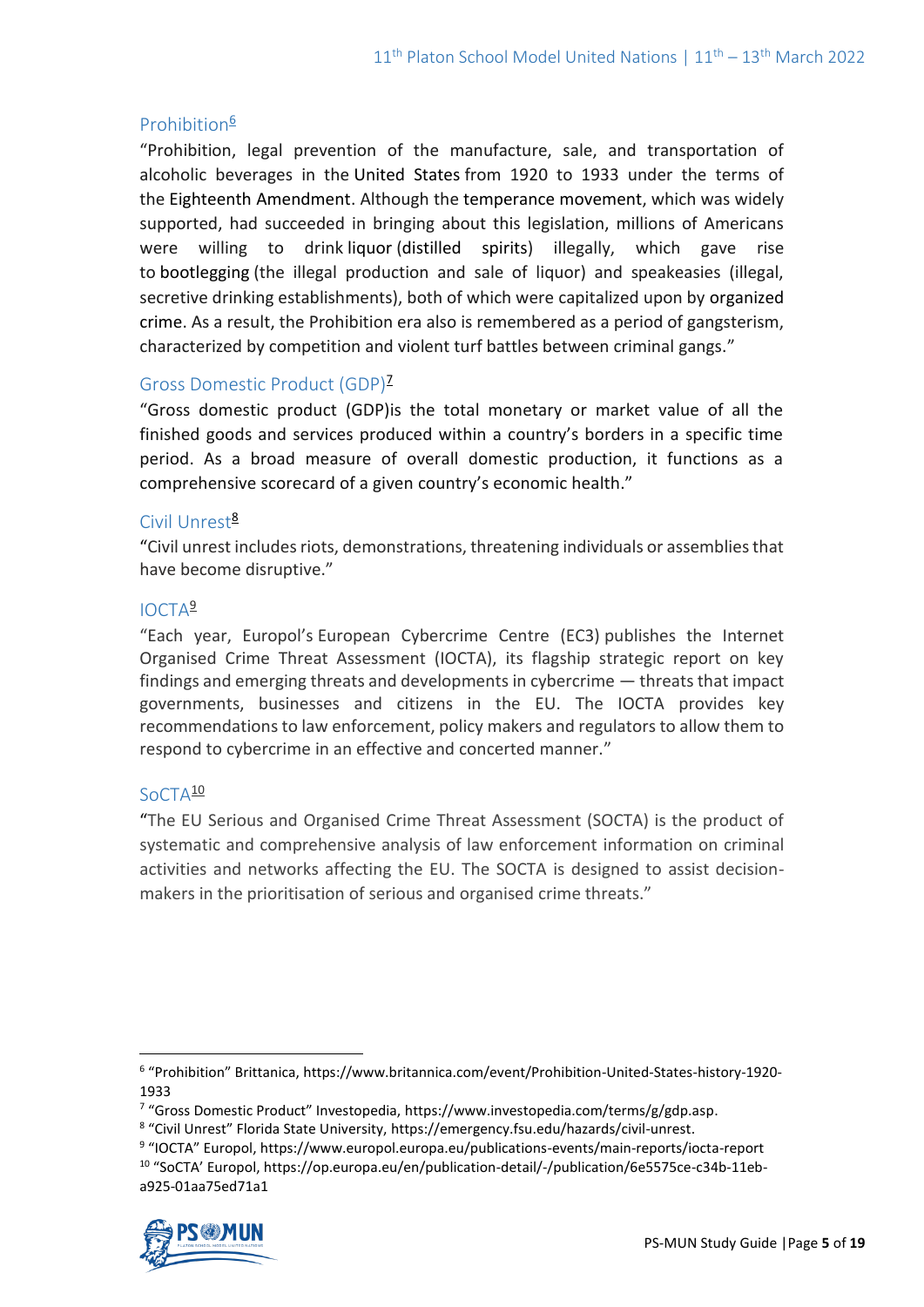## Sustainable Development Goals (SDGs)<sup>11</sup>

"The Sustainable Development Goals are the blueprint to achieve a better and more sustainable future for all. They address the global challenges we face, including poverty, inequality, climate change, environmental degradation, peace and justice".

# BACKGROUND INFORMATION

# Historical Background

Organized Crime Groups can be traced back to the 17<sup>th</sup> century, commonly known in our day and age, as pirates. Because illegal activity has been going on since the dawn of humanity, it is very difficult to pin-point the exact time frame in which organized crime became what we come to recognize today. However, the most known form of organized crime today derives from "street gangs" of the 1800's, more specifically in the United States. At that time, there was a vast move from various places of the world to the US, with many of the people migrating coming from parts of Europe. The state of New York took in a very large number of immigrants, bearing in mind that it had one of the biggest ports in the East Coast at that time; however, the country was not adequately prepared to properly take care of the people coming in. When immigrants felt like they were not protected by the law, were unable to work or worked for very low wages; they formed gangs, such as the infamous "Forty Thieves" in New York. In the beginning, the sole purposes of these immigrant groups were protection and financial gain as well as protect themselves from corruption. With time, because most needs were met and members received quota depending on their work, these groups aimed in expanding their activities, some of them even taking up politics. Although groups such as the "Forty Thieves" dissolved with time, Organized Crime Groups continued their illegal activities throughout the next decades, however because of various political changes, they also had to adapt. The 1920's are often associated with Italy and their long heritage in organized crime. The 1929 Wall Street Market Crash is believed to be a key reason for the Great Depression; a social issue that led to the implementation of Prohibition; which made the selling of alcohol illegal therefore called for a fundamental change in the activities of organized crime groups and very closely resemble what we recognize as illegal activity deriving from OCG's. As was mentioned, OCG's had to adapt to the current situation many times throughout history. Post WWII, the United States cooperated with Italian and Jewish organized crime in what was called "Operation Underworld" to counter Axis activities and tackle the issue of stolen vital for the war goods.

The Covid-19 Pandemic has tremendously affected criminal networks. Whilst their activity used to be in the forms of human trafficking, cargo theft, fraud etc., the pandemic and the measures implemented by governments across the globe have

<sup>11</sup> "About the Sustainable Development Goals." *United Nations Sustainable Development*, www.un.org/sustainabledevelopment/sustainable-development-goals/.

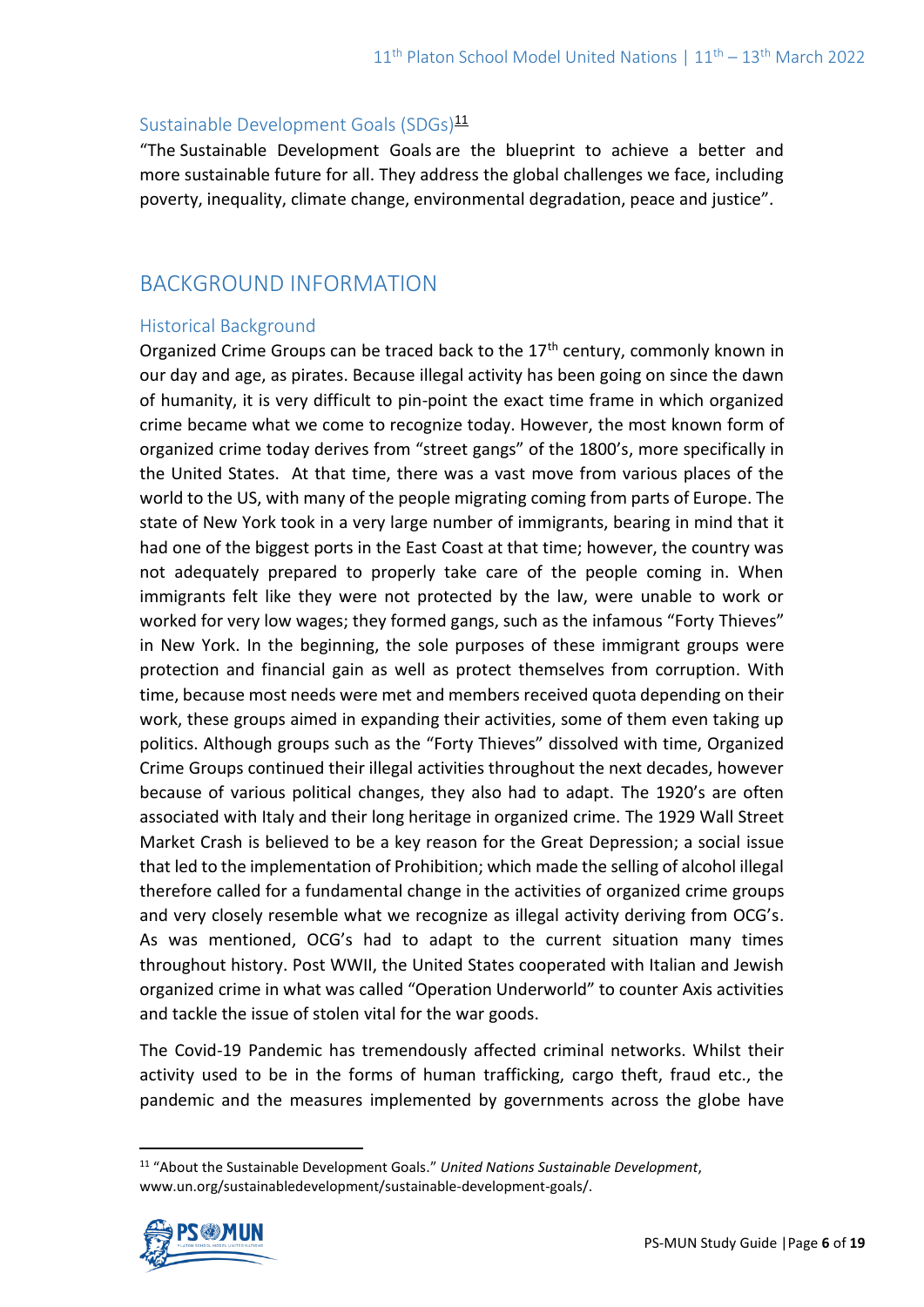severely limited certain organized criminal activities, whilst also creating new opportunities for different kinds of action in different sectors. Europol reports that new schemes have been introduced; such include members of criminal organizations participating in deception tricks, that usually involve pretending to be the victim's loved ones, usually targeting older people. Young children spending more and more time on their phones also become vulnerable as there might be an increase in demand for material containing child exploitation. Cybercrime, fraud, counterfeit and sale of sub-standard goods, organized property crime and other criminal activities have all flourished amid the covid-19 pandemic. Attacks such as the Brno University Hospital Brno in Czechia, which forced the hospital to shut down its IT network entirely and resulted in the country declaring a state of emergency due to attack on "critical infrastructure". Though the attack was not done on a major Czech hospital, it did create a substantial problem to both the hospital and other cooperating hospitals. Such attacks leave a lot of room for conversation on the impact a successful operation would have on human lives amid the pandemic.

### Causes and effects of Organized Crime

When discussing the causes of organized crime, it is important to keep in mind the role of broader systemic factors and not rule individual behavior as the sole cause; in other words, people that might have a tendency toward taking part in such organizations, be that a violent background or other external conditions, should not concern delegates, as individuals but rather as a group. Delegates also must bear in mind that OCG's take advantage of vulnerability in all forms, whether it is childhood innocence, unemployment, or a struggling business. Sociological, economic, legal, and political attributes of the international system are of great concern when discussing the causes of organized crime, not because of the sole existence of them but because they oftentimes leave enough space for illegal activity to take place. It is much more unlikely for a weak government that lacks adequate law enforcement and good governance to provide for its country, whether that is by great amounts of unemployment, low quality of life for its citizens and results in rise of participants in black markets. Such a government would imply weak institution, that ultimately cannot control or prove to be present in remote areas, many of them being close to international boarders, resulting in a spike in illegal activity. As was mentioned in the Historical Background section, many people felt as if they have to rely on OCG's for their safety and well-being when they first started forming and such a notion still applies today. Economically marginalized areas with little population often view OCG's as a "closer to the citizen" government. Such environments being created ultimately favor for systematically corrupt institutions throughout the country, be that legal framework, economy, and illegal markets. Although many think of OCG's as a helping hand, their activity results in vast corruption, rise in violence and in lower quality of life, all putting societies at risk.

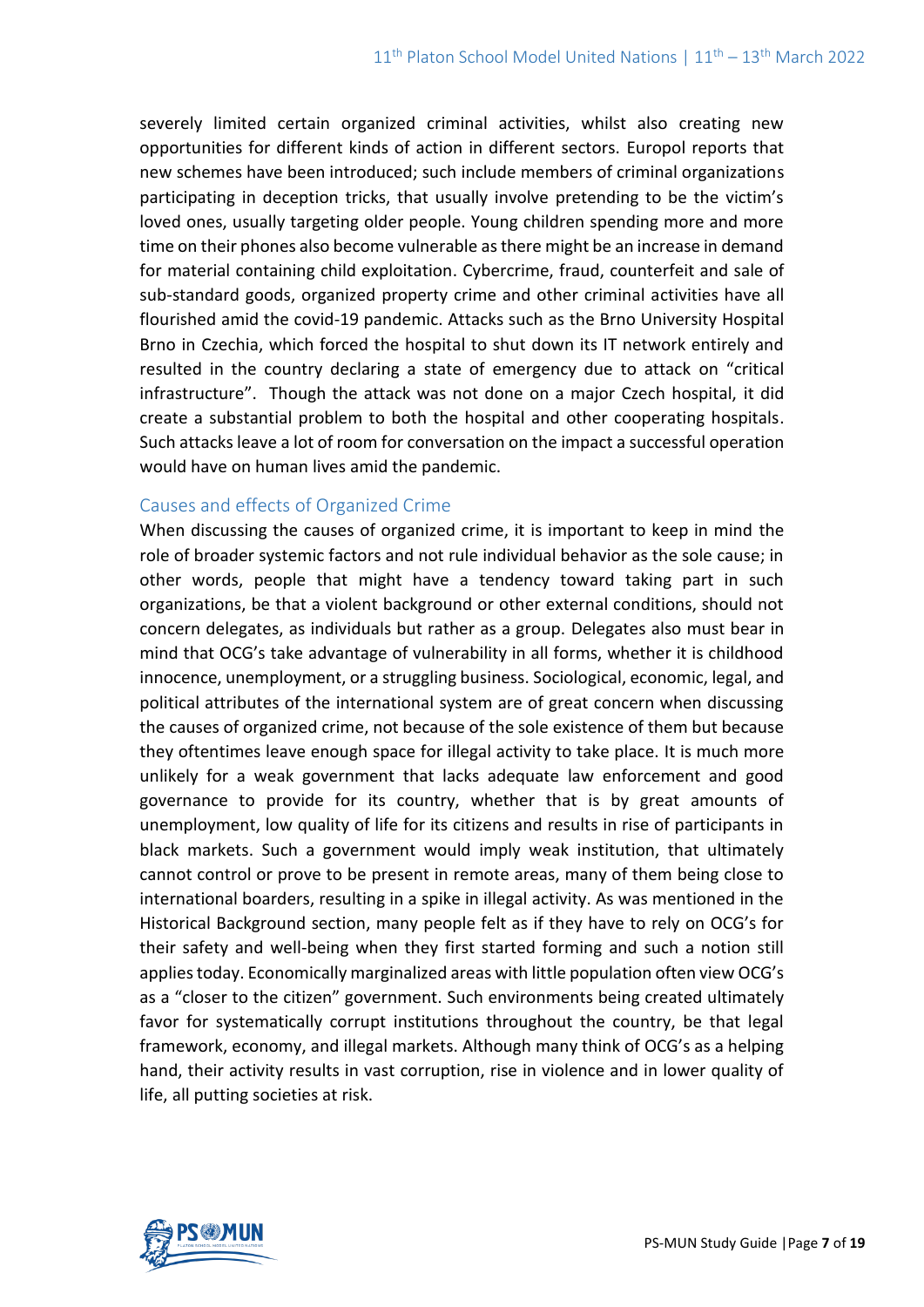## Consequences of Organized Crime and dangerous implications

Transnational Organized Crime includes drug trafficking, human trafficking, firearm smuggling, money-laundering, fraud, counterfeit goods, live animals, and cultural property. It goes without saying that all the aforementioned are highly illegal and dangerous as to their execution. Throughout the past years, the UNODC has reported numerous deaths as a result of implications during illegal activity conducted by OCG's, whether that is in reference to related killings or with other issues faced. Other than accounting for huge losses of life, organized crime tampers with other human lives, those of the people being trafficked, as well as contributing to further corruption within a country. As was previously mentioned, the issue at hand is greatly characterized by its complexity, especially because it is a socioeconomic issue. That can be showcased through its effect on different aspects of our societies. It is no secret that the pandemic has had an immense toll on both the public and private sector. Depending on the measures implemented, the pandemic effect on the economy can be of different extents, however, a country maintaining a stable economy – meaning the public and private sector are functioning properly and maintaining salaries is vital. As is mentioned in SDG no16, countries with lower or unstable salaries are at least 5 times more likely to experience bribery and corruption; delegates should keep the socioeconomic aspect of the pandemic in mind whilst drafting clauses.



#### Figure 1.3<sup>12</sup>

A country's economy is crucial for its proper function. A stable economy, like mentioned before, can support its citizens properly. Therefore, the GDP, as mentioned in the Key Terms section of this study guide, is indicative of a country's economy health and of great importance when discussing the economic background of a country. This

<sup>&</sup>lt;sup>12</sup> "The impact of the Covid-19 pandemic on the euro area labor market" European Central Bank, https://www.ecb.europa.eu/pub/economicbulletin/articles/2021/html/ecb.ebart202008\_02~bc749d90e7.en.html

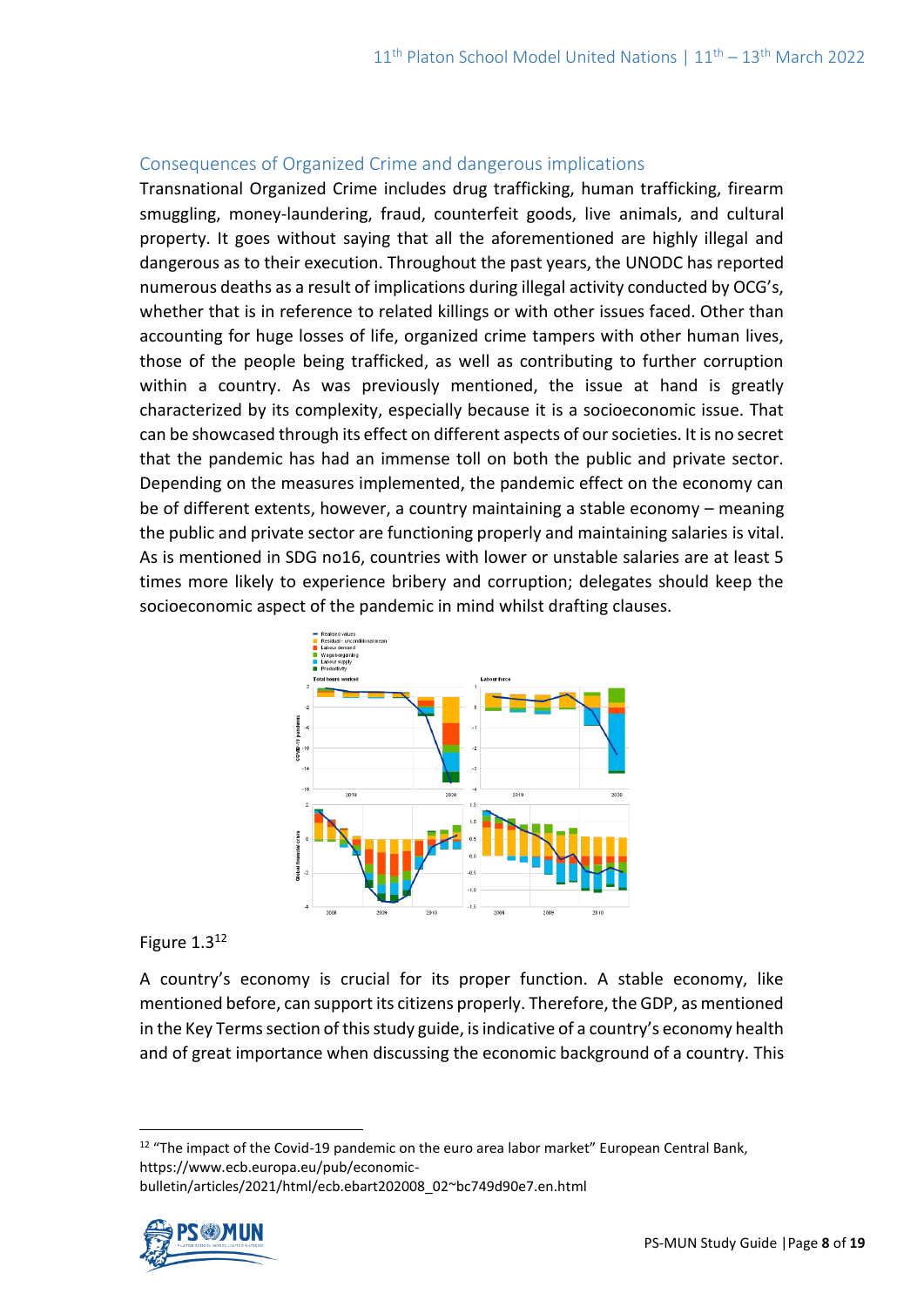ultimately connects to SDG no8, that aims in promoting economic growth and decent work for all.

# The Covid-19 Pandemic and its contribution to Organized Crime activity expansion

The pandemic, through its numerous quarantines implemented by various governments, has made humanity opt for a more digital-based everyday life. In the historical background section, it was mentioned how OCG's adapt to the current situation very effectively. Much like every historical evidence that was presented, OCG's did not fail to successfully tackle the issues caused by the implementation of various measures, such as quarantine and social distancing, to protect public health. OCG activity continued as expected, with many organizations such as the UNODC, reporting that even though there was a brief halt in illegal activities deriving from OCG's, they managed to work around the measures implemented and continued with their activities. Other than the aforementioned, many OCG's managed to come up with different schemes to scam, conduct fraud, and approach young, impressionable children in hopes of recruiting or exploiting them. When it comes to activities such as human trafficking, the UNODC reports that because of overall isolation due to the pandemic, it is much easier for OCG's to capture people and take the off the grid, which makes it harder for people to access the help they need in such a situation. The anonymity provided by the World Wide Web, as well as their easy access to the dark web poses a huge threat to the safety of citizens and calls for new legislations in accordance with the issue at hand to deal with the issue effectively. Another issue that arises when discussing about OCG activity, is related to vaccine distributions, something that the FBI has warned citizens around the globe for. This issue is closely related to SDG no3, "Good Health and Well-Being", as the scams surrounding the vaccines arise, it is required of member states to come up with measures that will ensure proper vaccine allocation, as it is fundamental for public health protection.

#### Civil unrest in relation to OCG activity

Civil unrest is very closely related with the aforesaid. While Covid-19 does not account for the entirety of civil unrest these past two years, one could argue that it has had immense impact on the overall behavior of the public. People are not conditioned to be living in a state of isolation; the global lockdown measures proved to be devastating for many. Seeing as the pandemic was very quick to spread, it also did not give the people the time required to transition into the new reality in an easy manner either. This led to a huge psychological toll on most people; and is correlated to the last point made in the previous paragraph; the panic factor, due to government mismanagement, food insecurity, discontent over the pandemic response as well as spreading of hoaxes. All the conspiracies and other theories with no solid supporting evidence being spread caused commotion amongst the public – as was expected due to most not being properly educated on deadly viruses and the measures that should be taken to deal with them. At this point, it is important to raise questions as to who

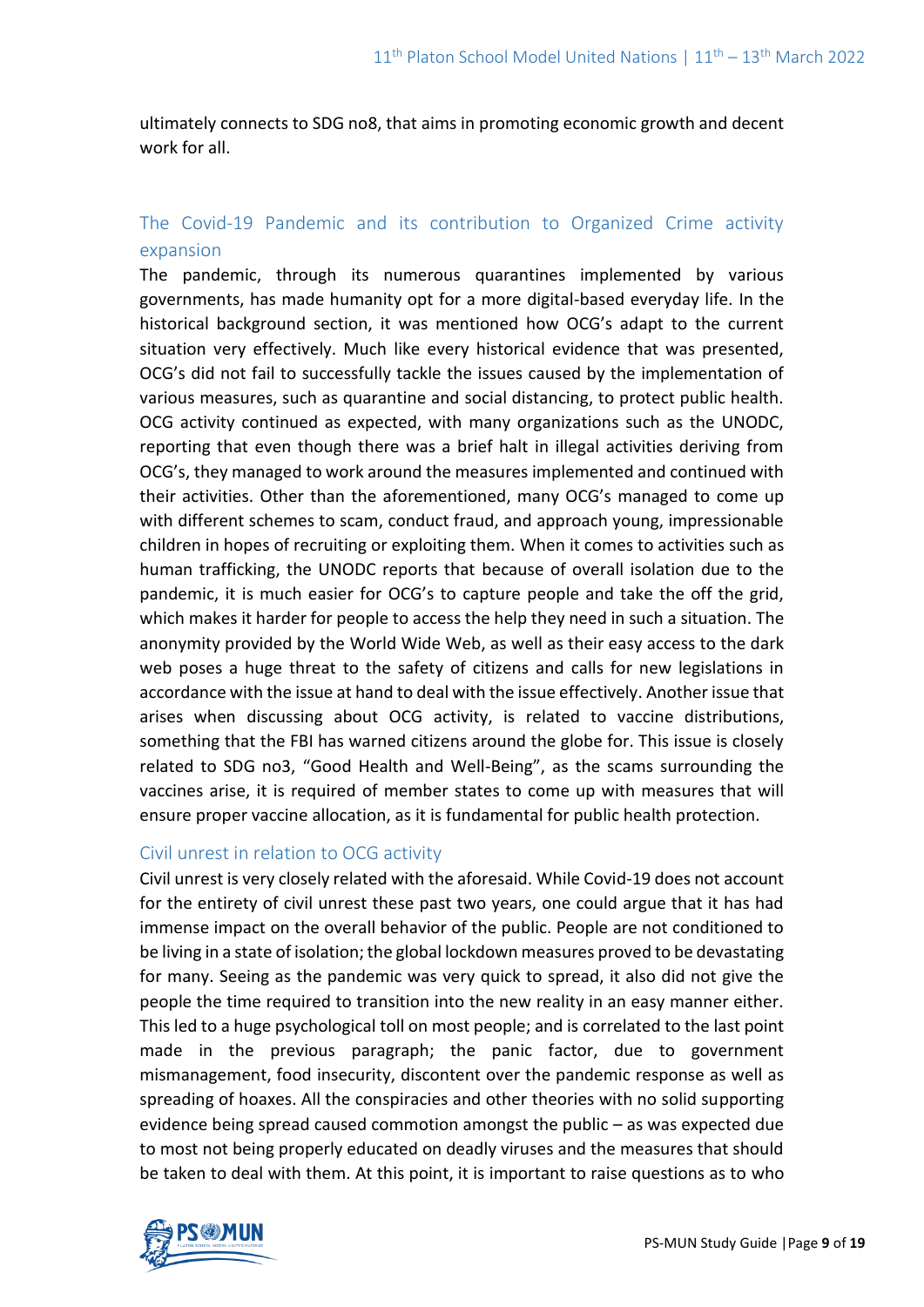could benefit out of the public being distressed, making this issue even more complex as more and more parameters enter the picture. It is also important to remember that OCG's thrive in periods of general civil unrest when not much attention is given to such issues. As was previously stressed, such organizations strive off of taking advantage of the vulnerable. When the public is vulnerable and the state is focused on calming the upheavals taking place, it is much easier for OCG's to take advantage of these situations and start taking action on further expanding their activity.

# MAJOR COUNTRIES AND ORGANIZATIONS INVOLVED

## United States of America (USA)

The US has dealt with a number of protests and demonstrations during the past two years. It can also be observed that the country's GDP has suffered during the pandemic. It is difficult to talk about nationwide measures seeing as each state had implemented measures that were suggested by their Governor, rather than the President of the country.

The economic reasons played a big part in both the rise in organized crime as well as the rise in upheavals in the states. It is no secret that even though the Trump Administration seemingly improved the country's GDP, most of the jobs created were not essential workers, resulting in a great amount of people re-entering unemployment, especially in urban areas, where one must also consider the living expenses. Throughout the past two years, protests ranging from matters such as the Black Lives Matter movement to anti-lockdown protests have been demonstrated.

Due to the inconsistency of the measures implemented throughout the country, one might argue that organized crime in the States was given more space to evolve, rather than some criminal activities being inefficient because of stricter measures.

Despite the rise in both civil unrest and organized crime, the US is actively trying to contain the issue through the execution of various missions conducted by the Federal Bureau of Investigations in collaboration with various other organizations, such as the Treasury Department's Office of Foreign Asset Control (OFAC).

#### Mexico

Mexico is a country that has long been dealing with issues such as corruption, civil unrest, and vast organized crime. In this case, the measures implemented, quarantine and overall social distancing, did initially slow down the criminal organizations, but it did not take long for them to adapt to the new reality. As mentioned in the Historical Background section of this guide, one of the main reasons why such organizations were formed were because the people felt as if they were not treated properly by the governments. In many remote areas in Mexico, OCG's have the role of small governments and in many cases, the measures implemented derived from them. Westernized countries turned to cybercrime, whilst countries like Mexico were not

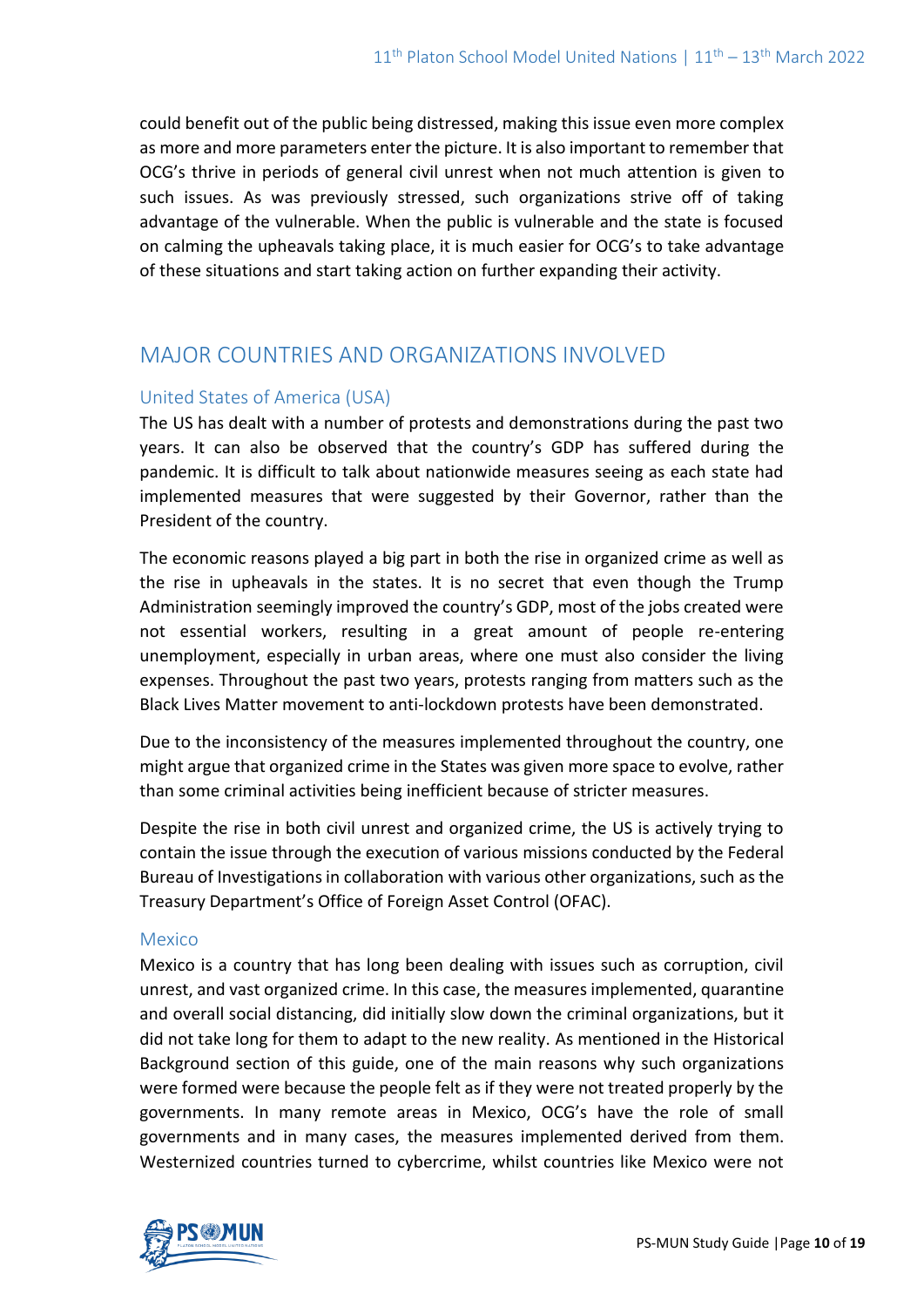able to do so due to internal affairs and used territory and people control in order to go forward with their illegal activity. This is in accordance to what wasstated regarding the OCG's having a government-like role in such a society. The measures implemented aimed in basic protection of public health but also favored illegal activity in the country. In the case of Mexico, state failure has been so vast that the corruption deriving from OCG activities ultimately affects decision making throughout the country.

The reason why Mexico is so important, is because of the depth of the criminal activity taking place within Mexican territory; reaching every aspect of their country as well as the fact that there is no action taken to prevent and deal with this issue. Another thing that should be taken into consideration, is the power these groups hold over people and different communities and what we can do to prevent such situations.

### Serbia

Similarly, to Mexico, Serbia also has vast corruption, deriving from OCG activities, as it is a country with a history of Organized Crime. Serbia is a Balkan country that is surrounded by countries the FBI has ruled out to be prone to illegal activity in the form of organized crime. It is to be expected for a country amid countries prone to OC activity to benefit from the pandemic, as the vast corruption that characterizes the country is rooted deep inside and proves to be beneficial for many. As was highlighted, OCG activity is benefit-driven activity. When opportunities for implementation of new schemes arise, such as the sale of counterfeit or sub-standard goods among others, expansion on OCG activities was to be expected, as a result of the previously mentioned corruption. Corruption is very closely related to OC and is considered to be by both the UNODC, Europol and Interpol. It is important to note that criminal groups in Serbia did struggle at first, much like everywhere in the world when it came to coming up with ways to work around quarantine measures, but ultimately, came to benefit from various types of criminal activity, mainly drug trafficking, and capitalized on vulnerability, which resulted in illegal markets and shadow economy to benefit. Despite Serbian authorities' attempts at dealing with the issue, such as their collaboration with Europol and the FBI in the 2021 OTF Greenlight/Trojan Shield operation, they still face major issues when it comes to OCG activity, with 60% of criminal networks are reported to engage in corruption, according to Europol.

# United Nations Office on Drugs and Crime (UNODC)

The UNODC is the office responsible for the safety of civilians as far as drugs, terrorism, organized crime, and corruption are concerned. Their work is primarily based on research, guidance, and support to all member states of the United Nations. The UNODC was established in 1997, and its main aims are counterfeiting issues such as human trafficking, drug trafficking, exploitation, corruption, money-laundering and organized crime, amongst others. Throughout the years the UNODC has been involved with many cases and has come up with various campaigns to tackle issues closely related to OC, such as corruption i.e. "Your No Counts". Because it is under the UN, all reports deriving from data collected comes from various state members with different

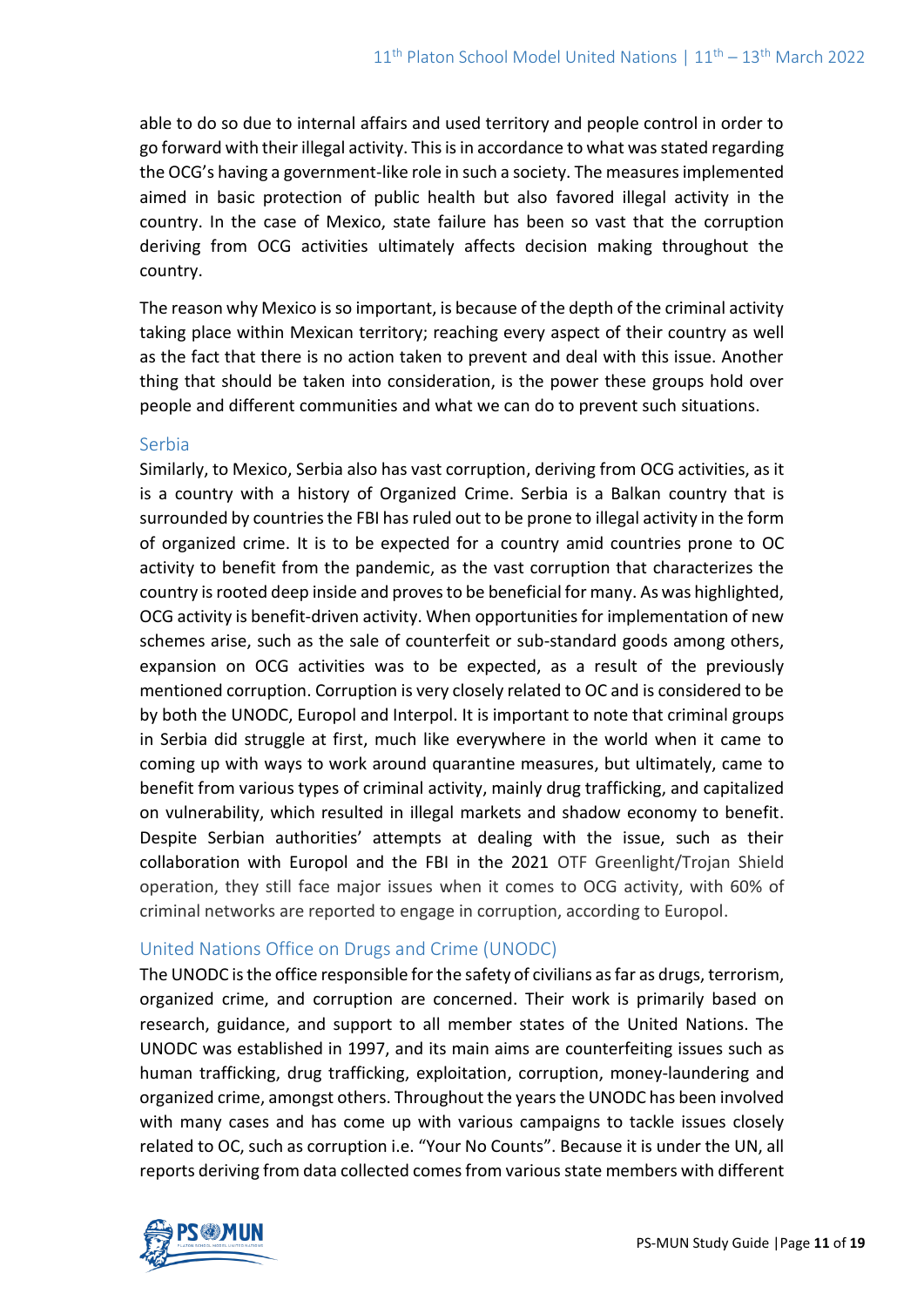policies – thus it can be concluded that many times, the image created by their data collection may not always be clear and itself cannot reinforce any policies; as mentioned they have a more of a guiding role and its reports are only taken into account by countries that are willing to do so. It is important to remember that OC is profit-driven activity – that means that if a country is dealing with vast corruption in its government as a result of OC activity, it consequently will most likely disregard such reports.

#### Federal Bureau of Investigation (FBI)

The Federal Bureau of Investigation is the principal Law Enforcement Agency in the United States. It is a leading counterterrorism, counterintelligence, and criminal investigative organization. Their work is not solely domestic however, as they have the legislation to carry out their activities overseas as well. The FBI has had many missions regarding organized crime ; their main goal is to take down entire organized crime schemes; not individuals, something that local police tends to do. They have collaborated with Europol as a whole but have tackled OC related issues in collaboration with other authorities. One of their biggest achievements in Europe regarding OC is the OTF Greenlight/Trojan Shield, that resulted in the arrest of 800 criminals through 'ANOM" – an encrypted device system that was advertised to criminals as 'by criminals made for criminals' and regulated their activity via ANOMassociated devices. Their work on this operation resulted in not only the arrest of a substantial amount of OC members but also, contributed to the overall knowledge both they and other EU authorities and institutions have on the matter, which is fundamental for efficiently dealing with this issue.

#### **OCDEFT**

The Organized Crime Drug Enforcement Task Forces aim in collectively attacking organized crime and the activities that derive from it. They are closely collaborating with the FBI when it comes to effectively dealing with transnational organized crime. They also work with DEA, and combine their expertise on drug handling. They have successfully convicted over 44 thousand drug-related operations.

## Europol

Europol, also known as European police, isthe European Agency for Law Enforcement. They deal with various illegal activities, one of them being Organized Crime. Each year, a report is published, called the "Internet Organised Crime Threat Assessment (IOCTA)" specifically targeting key findings in cybercrime. Europol's activities are not only in relation with cybercrime; throughout the years they have released various reports, like the SOCTA, regarding organized crime in Europe and other parts of the world.

## Global Initiative

Global initiative is an independent civil-society organization. Their goal is to create new innovative strategies and responses to organized crime. Their work consists of

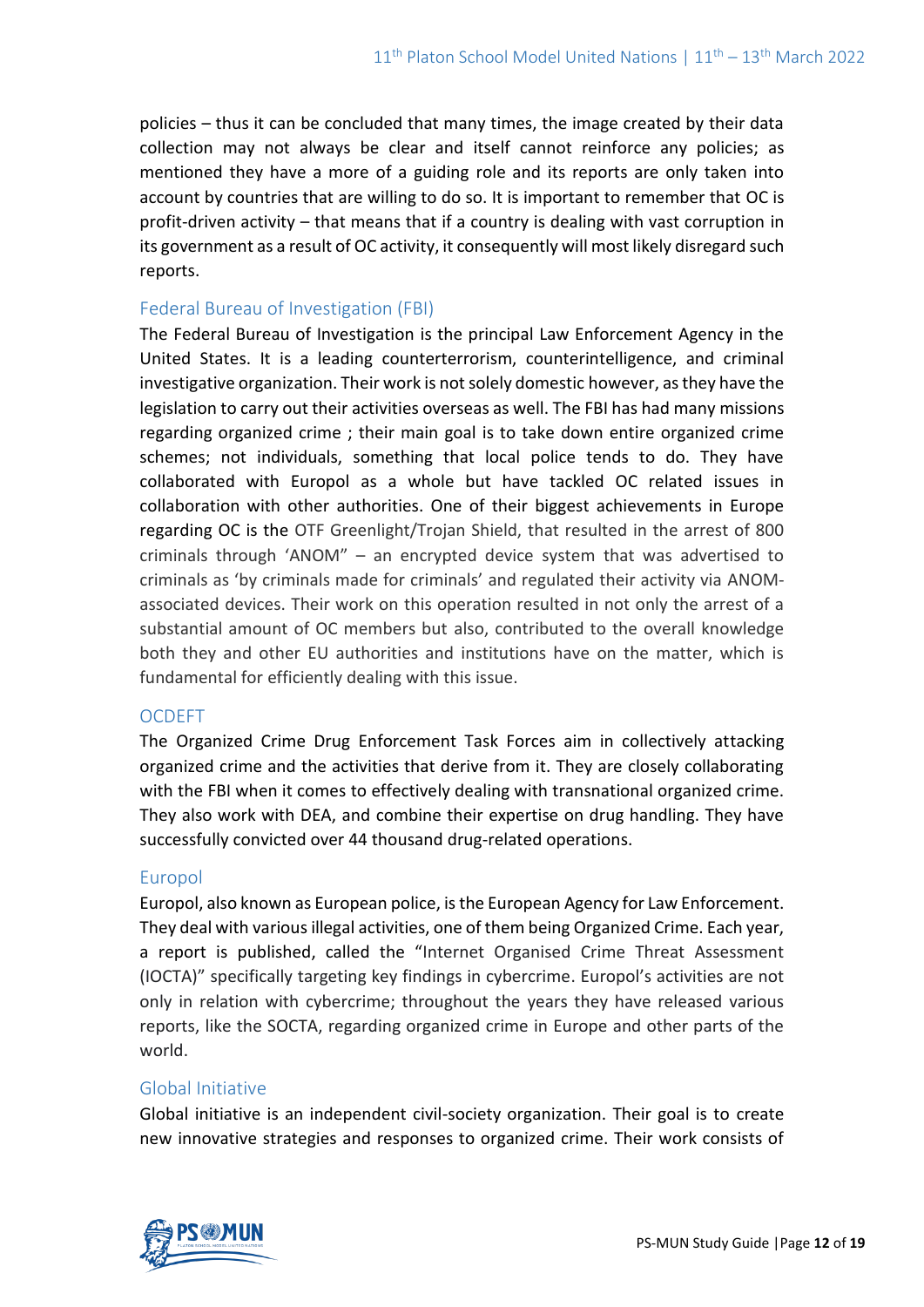numerous educational articles on TOC and an agenda of possible solutions for the issues raised.

| Date of Event                       | <b>Description of event</b>                                                                                               |
|-------------------------------------|---------------------------------------------------------------------------------------------------------------------------|
| October 15 <sup>th</sup> , 1970     | <b>Organized Crime Control Act</b>                                                                                        |
| September 29th, 2003                | Protocols Thereto put into force                                                                                          |
| March 3rd - 10 <sup>th</sup> , 2020 | Operation Pangea coordinated by Interpol                                                                                  |
| March 27 <sup>th</sup> , 2020       | "Pandemic profiteering: how criminals exploit the covid-<br>19 crisis" published by EUROPOL                               |
| March 26 <sup>th</sup> , 2021       | Justice Department takes action Against Covid-19 Fraud                                                                    |
| July 22 <sup>nd</sup> , 2021        | Resolution adopted by ECOSOC "Strengthening criminal<br>justice systems during and after the COVID-19 pandemic"           |
| October 8 <sup>th</sup> , 2021      | US and Mexico draw up outlines of New Security<br>Framework                                                               |
| October 28 <sup>th,</sup> 2021      | Workshop on Accelerating the Implementation of the<br>2030 Agenda and AU Agenda 2063 in Africa in the time of<br>Covid-19 |
| November 19th, 2021                 | FBI, Politie, Polisen, DEA and 16 other countries carried<br>out operation OTF Greenlight/Trojan Shield, under<br>Europol |
| December 7 <sup>th</sup> , 2021     | 2021 IOCTA report released                                                                                                |
| December 14 <sup>th</sup> , 2021    | 2021 SOCTA published                                                                                                      |

# TIMELINE OF EVENTS

# PREVIOUS ATTEMPTS TO SOLVE THE ISSUE

# Briefing Security Council on Linkages between Terrorism and Organized Crime

On August 6<sup>th</sup>, 2020, the Security Council of the United Nations called for new measures to tackle TOC. During the debriefing, it was highlighted that the efforts that were to be made in order to deal with the issue needed to be cojoined, so they would be adequately effective. Ghada Fathi Waly, Executive Director of the UNODC, stressed the need for collaborative action against OC. During the debriefing, legal grounds as well as ways to deal with human trafficking, drug distribution, fraud and moneylaundering were discussed.

# Protocols Thereto

The United Nations Convention against Transnational Organized Crime is the main international instrument we have at hand in order to tackle Organized Crime as a whole. It is important to keep in mind that such a document cannot be forced upon

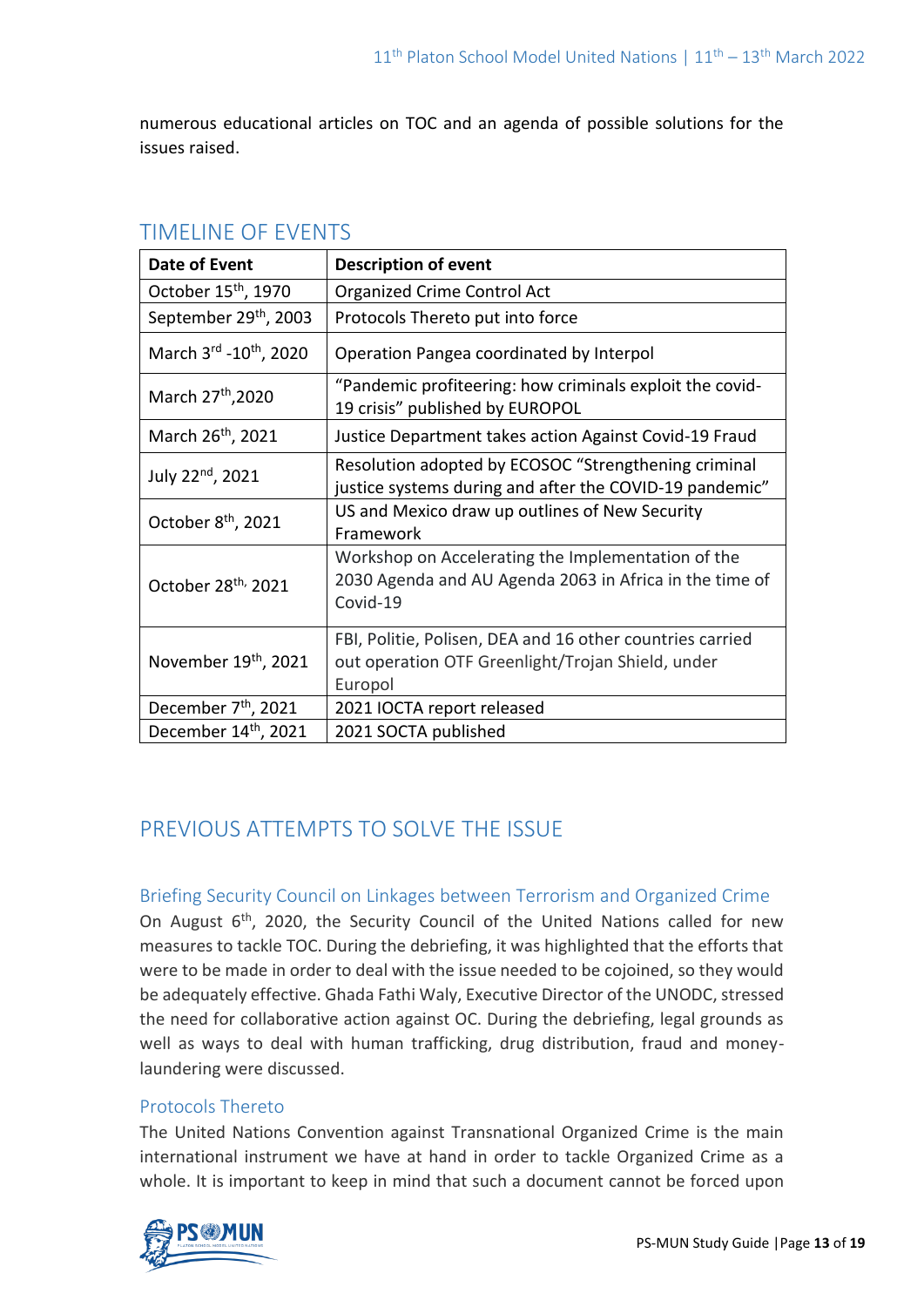any state therefore it creates room for further discussions but does not resolve the issue entirely. The Protocols Thereto are three and they have to do with, prevention, suppression and punishment of trafficking persons, especially women and children, facing the issue of smuggling migrants by sea, land and air as well as the issue of illicit manufacturing of and trafficking of firearms their parts, components and ammunition.

## Operation Pangea

Operation Pangea is a well-established campaign coordinated by INTERPOL, involving 90 countries worldwide. This operation was based on data that revolved around counterfeit and sub-standard goods. The results of this operation reveal unsettling information in terms of OC activity, with BBC reporting "fake coronavirus cures" and other false information regarding the pandemic being very widely spread throughout the countries that participated in Pangea. The operation led to 121 arrests, millions of euros worth of goods seized and 2.5 thousand links leading to websites stating false information in various forms, taken down.

# Economic and Social Council resolution; on "Strengthening criminal justice systems during and after the COVID-19 pandemic"

This is a very important resolution that shows that the UN has recognized the issue at hand as a topic worth debating upon. This resolution in particular is very important as it highlights the need for strong judicial systems especially in times like these; something that delegates should keep in mind whilst drafting their own resolutions. A clause worth mentioning is clause no13, "*Requests* the United Nations Office on Drugs and Crime, as the leading entity of the United Nations supporting Member States in the field of crime prevention and criminal justice through the provision of technical assistance and capacity-building, based on their needs and priorities, as well as through its normative work, research and expertise, to conduct in close consultation with Member States, and within existing extrabudgetary resources, further studies on the impact of COVID-19 on criminal justice systems and to provide recommendations on advancing criminal justice reforms, with an emphasis on the future preparedness of the criminal justice system, in particular prison systems, to tackle challenges arising from pandemics and widespread health-related issues;" that amongst others, highlights the need for strong institutions to be established along with the research and data provided, as for member states to deal with Organized Crime as effectively as possible.

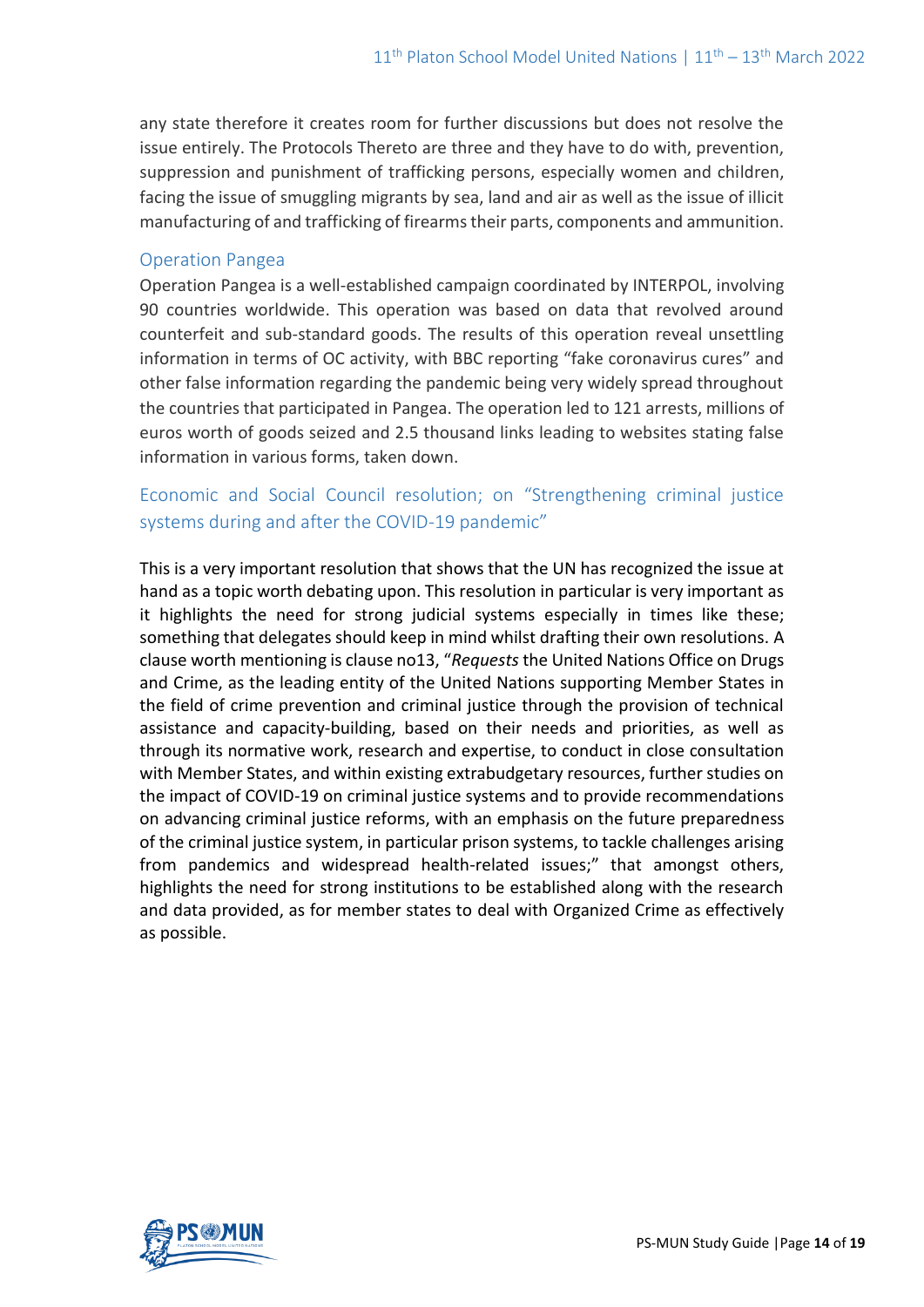# POSSIBLE SOLUTIONS

## Collaborative policymaking

Policymaking is one of the first actions taken by any government to combat an issue. Organized Crime is a vast issue that affects all countries and when it comes to issues such as organized crime amid civil unrest, cojoined action between member states is the most effective, in terms of achieving reduction of such activities as well as preventing it and bringing those involved in such schemes to justice. This could suggest a convention, however as was mentioned this may not tackle the issue at hand entirely. The areas that are of utmost importance and should be given special attention, according to the SDGs mentioned in the "Background Information" section of this study guide, are areas with high TOC-vulnerable population & civil unrest. Delegates are expected to form their policies in accordance with the SDG's.

#### Education

The issue at hand, is not one that will be solved by a single party. Both sides, government and citizens, need to work towards a more peaceful and stable reality for themselves. Education in vulnerable groups is fundamental, both for the protection of young children of early criminal organization group recruitment, as well as the overall embetterment of people's everyday lives. This is a very big factor when it comes to prevention as well, seeing as people will be educated on OCG activity and will also be familiarized with various ways to deal with such encounters. This will of course require the implementation of certain crash courses regarding organized crime, that will aim in effectively informing children from a young age of the dangers surrounding OCG. Adults can be vulnerable too if not properly educated on the matter, therefore, adults will be required to undergo certain courses in order to be adequately prepared for such an encounter. These are all measures to deal with organized crime after groups have been formed. Educating people before it gets to the point of illegal activity is a major part of the prevention of such situations and can also be achieved through educating the people, whether that concerns responsible voting, the basics of a country's economy etc. Bearing in mind that the Covid-19 pandemic has created emergency funds to cover different issues that arise with time, one could support this idea by distributing an amount of the Covid-19 funds. When the public is adequately educated, it makes it more difficult for conspiracies to reach them, even more so affecting them to a great extent. The issue of funding can also be resolved by the World Bank and does not concern the delegates.

#### Funding appropriate institutions

Referring to organizations such as Europol, Interpol, the FBI etc, that conduct work towards resolving these issues. So far, their work is based on crime response however, their work has allowed for them to collect data and make up for documents such as the IOCTA and SOCTA. Such data could be used in education, after it being made age appropriate for every target audience, but also, would allow for the institutions at

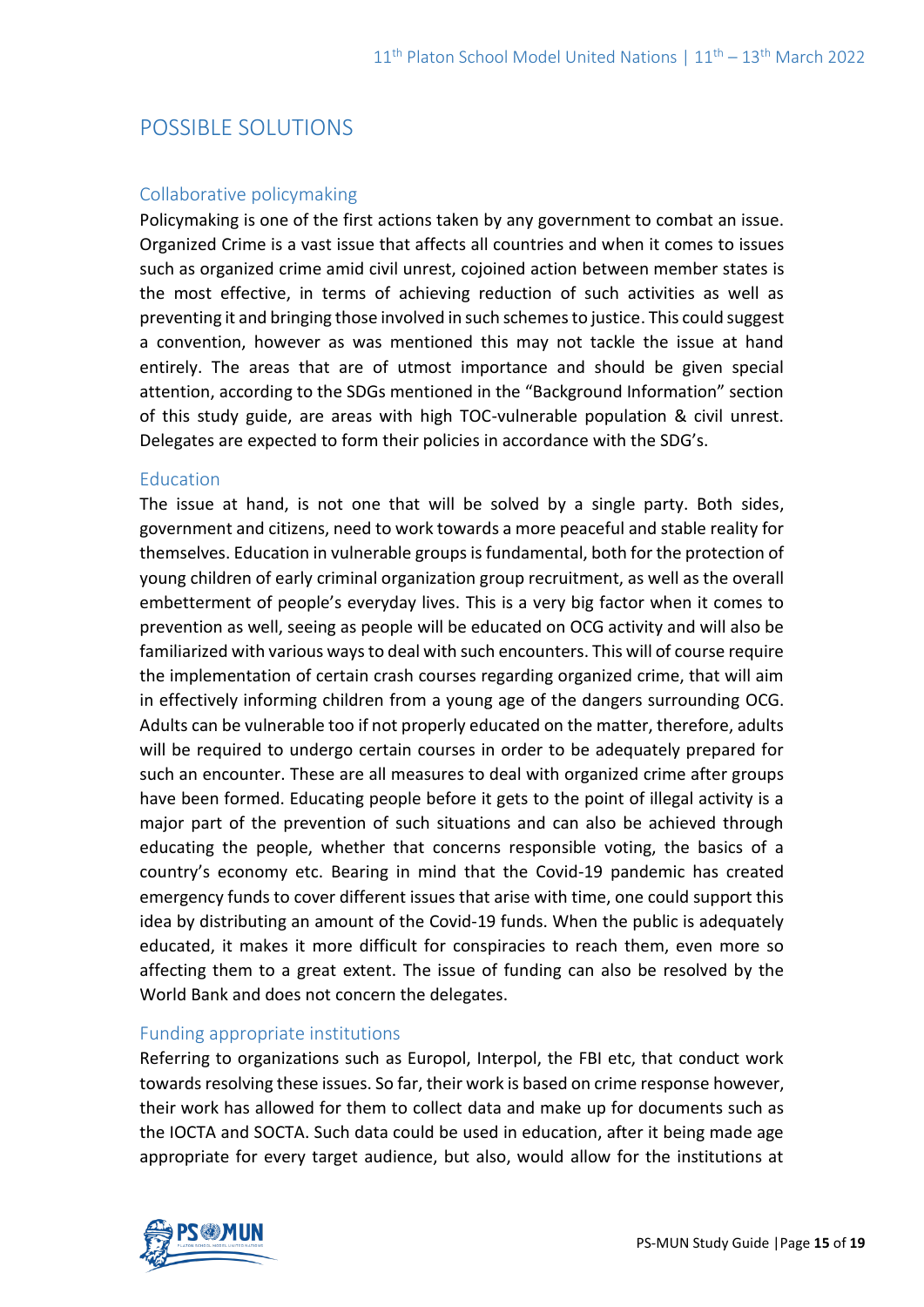hand to effectively deal with the issue to a greater extent, seeing as none of these tackles organized crime solely.

### Legislation

Legislation is a broad term when it comes to OC. In many cases punishment is not the issue, making prevention much more important. For this, we have to analyze how & why people get involved with OC – and what is stopping them from exiting themselves. As was mentioned previously, OC is profit-driven activity. When people feel like they are not protected from their governments, or when they believe that their wages do not suffice for them to live comfortably; that is when they might turn to OC activity. This is very closely related to education and its importance seeing as it usually results in higher quality of life. Children joining OCG for example before they finish secondary education is a social phenomenon very closely related to poverty and failure of the state to provide for these children and their families. Legislation protecting workers, legislation around child safety, countries giving incentive for new businesses to be established, will generally prove to be beneficial in terms of limiting people joining OCG's.

### Funding operations pertaining to corruption

Expertise on this matter is crucial. Funding well-trained teams of agents to regulate areas that data and reports have proven to be prone to OC activity is a measure that would, to a great extent, combat this issue. This could not only be funded by the World Bank but also, by various member states that are known to take action against this issue such as the United States. Regulation is a difficult measure because one has to keep in mind that legislation concerning regulation and even operations will be made far more difficult when not done in "groups" of countries such as the EU or the USA. However, if done correctly, it can result in big successes, such as Operation Pangea.

# BIBLIOGRAPHY

Bird, Lucia, et al. "Crime and Contagion - Global Initiative." Policy Brief, Global Initiative against Transnational Crimes, Mar. 2020, globalinitiative.net/wpcontent/uploads/2020/03/CovidPB1rev.04.04.v1.pdf.

Law and Crime Prevention. "Greater Cooperation Urged Worldwide as Criminals Seek to Profit from Covid-19 | | UN News." United Nations, United Nations, 12 Oct. 2020, news.un.org/en/story/2020/10/1075182.

ME, ANGELA, et al. "Research Brief - United Nations Office on Drugs and Crime." UNODC, UN, 2021, www.unodc.org/documents/data-andanalysis/covid/RB\_COVID\_organized\_crime\_july13\_web.pdf.

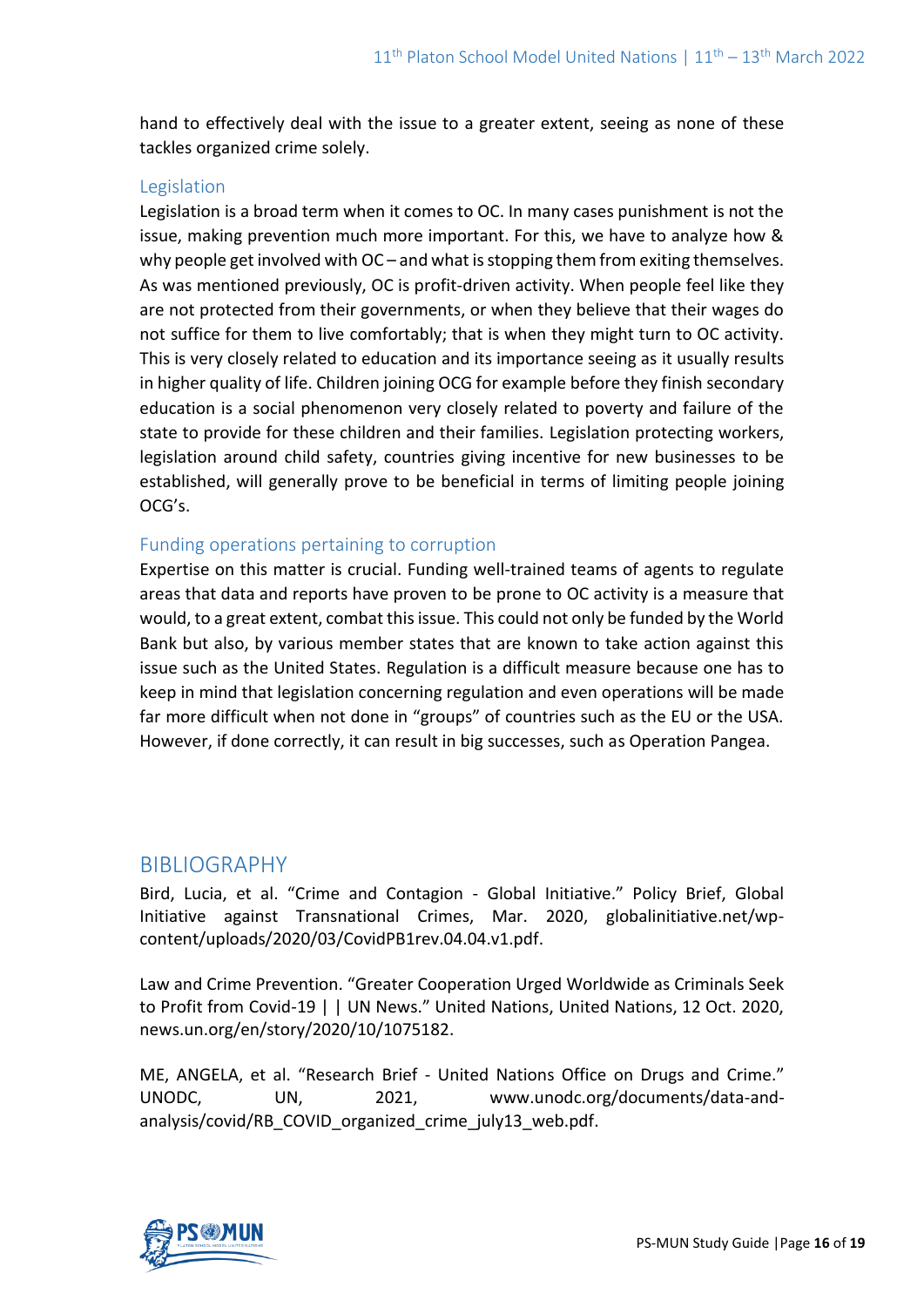Moncada, Eduardo, and Gabriel Franco. "Covid-19 and Organized Crime: The Politics of Illicit Markets, States, and the Pandemic." Georgetown Journal of International Affairs, SFS, 15 May 2021, gjia.georgetown.edu/2021/05/19/covid-19-and-organizedcrime-the-politics-of-illicit-markets-states-and-the-pandemic/.

Norwegian Government. "Covid-19 and Crime: A Response Develops at the UN." Edited by Mark Shaw, Policy Brief, Global Initiative against Transnational Crime, June 2020, globalinitiative.net/wp-content/uploads/2020/06/Covid-19-and-crime-Aresponse-develops-at-the-UN.pdf.

"Organized Crime Groups Are Infiltrating the Legal Economy Following Covid-19 Crisis, Says Latest UNODC Research Brief." United Nations : Office on Drugs and Crime, United Nations, 13 July 2020, www.unodc.org/unodc/en/frontpage/2020/July/organized-crime-groups-areinfiltrating-the-legal-economy-following-covid-19-crisis--says-latest-unodc-researchbrief.html.

Service for Foreign Policy Instruments. "EU Support in Research on Transnational Organised Crime in Africa in the Context of Covid-19." Service for Foreign Policy Instruments, European Commission , 9 Mar. 2021, ec.europa.eu/fpi/eu-supportresearch-transnational-organised-crime-africa-context-covid-19-2021-03-09\_en.

Spinney, Laura. "The Great Opportunity: How Covid Transformed Global Crime." The Guardian, Guardian News and Media, 27 Dec. 2020, www.theguardian.com/world/2020/dec/27/the-great-opportunity-how-covidtransformed-global

- Brown, Aimee. "COVID-19 Eroding Social Cohesion and Triggering Rise in Civil Unrest in Crisis-Affected Countries, Alert UNDP, g7+." *World: COVID-19 Eroding Social Cohesion and Triggering Rise in Civil Unrest in Crisis-Affected Countries, Alert UNDP, g7+ | Disaster Research & Information Hub*, 11 Mar. 2021, hub.ccouc.cuhk.edu.hk/news-and-info/world-covid-19-eroding-socialcohesion-and-triggering-rise-civil-unrest-crisis.
- Brzozowski, Alexandra. "Civil Unrest Has Doubled, and Covid-19 Could Make Things Worse." *Www.euractiv.com*, EURACTIV.com, 10 June 2020, www.euractiv.com/section/defence-and-security/news/civil-unrest-hasdoubled-and-covid-19-could-make-things-worse/.
- Hernandez, Jake. "The Effects of Covid-19: Part One, Civil Unrest." *AnotherDay*, 18 Aug. 2020, www.another-day.com/resources/how-might-covid-19-affect-civilunrest.

Anderton, Robert, et al. "The Impact of the COVID-19 Pandemic on the Euro Area Labour Market." *Www.ecb.europa.eu*, 6 Jan. 2021, www.ecb.europa.eu/pub/economicbulletin/articles/2021/html/ecb.ebart202008\_02~bc749d90e7.en.html.

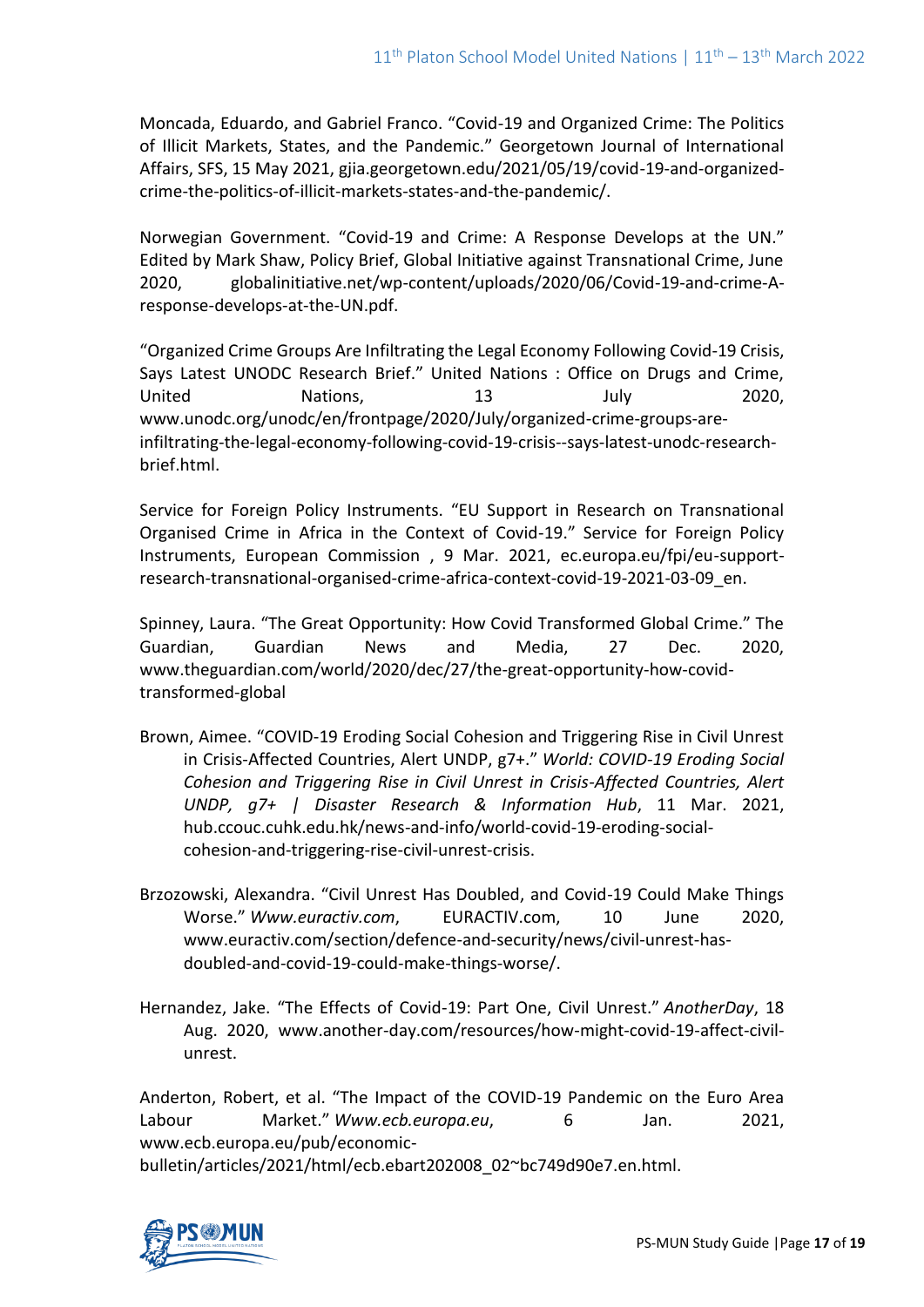bo-shakira.harris. "Organized Crime." *Unodc.org*, 2014, www.unodc.org/ropan/en/organized-crime.html.

- "Briefing Security Council on Linkages between Terrorism, Organized Crime, Executive Director Notes Greater Efforts Needed in Cross-Border Cooperation | Meetings Coverage and Press Releases." *Www.un.org*, www.un.org/press/en/2020/sc14273.doc.htm.
- Campbell, Tim, et al. "A Dangerous New Era of Civil Unrest Is Dawning in the United States and around the World." *Verisk Maplecroft*, www.maplecroft.com/insights/analysis/a-dangerous-new-era-of-civil-unrestis-dawning-in-the-united-states-and-around-the-world/.
- "Civil Unrest | Emergency Management." *Emergency.fsu.edu*, emergency.fsu.edu/hazards/civil-unrest. Accessed 14 Dec. 2021.
- "COVID-19: Forecasted Global Real GDP Growth 2021." *Statista*, www.statista.com/statistics/1102889/covid-19-forecasted-global-real-gdpgrowth/.
- "COVID-19: How Has the Pandemic Affected Organized Crime?" *Global Initiative*, globalinitiative.net/analysis/crime-contagion-impact-covid-crime/.
- "Covid: Huge Protests across Europe over New Restrictions." *BBC News*, 21 Nov. 2021, www.bbc.com/news/world-europe-59363256.
- *Cultural and Creative Sectors in Post- COVID-19 Europe Crisis Effects and Policy Recommendations Policy Department for Structural and Cohesion Policies Directorate-General for Internal Policies PE EN STUDY*. 2021.
- Duignan, Brian. "Organized Crime | Definition, History, Characteristics, & Facts." *Encyclopædia Britannica*, 2019, www.britannica.com/topic/organizedcrime.
- FBI. "Organized Crime | Federal Bureau of Investigation." *Federal Bureau of Investigation*, 2019, www.fbi.gov/investigate/organized-crime.
- "Global Initiative against Transnational Organized Crime (GI-TOC)." *Global Initiative*, globalinitiative.net. Accessed 14 Dec. 2021.
- "Global Peace Index 2021 a Year of Civil Unrest." *Vision of Humanity*, 28 June 2021, www.visionofhumanity.org/global-peace-index-2021-a-year-of-civil-unrest/.
- "Global Protest Tracker." *Carnegie Endowment for International Peace*, carnegieendowment.org/publications/interactive/protest-tracker.
- "Global Report | IDEA Global State of Democracy Report." *Www.idea.int*, www.idea.int/gsod/global-report.
- *How COVID-19-Related Crime Infected Europe during 2020*.

"Impacts of COVID-19 on the Private Sector in Fragile and Conflict-Affe." *Www.ifc.org*, www.ifc.org/wps/wcm/connect/publications\_ext\_content/ifc\_external\_publi cation site/publications listing page/impacts+of+covid-

19+on+the+private+sector+in+fragile+and+conflict-affected+situations.

- January 26, and 2021. "NEW AQ: The Pandemic's Big Winner? Transnational Crime." *Americas Quarterly*, americasquarterly.org/article/new-aq-thepandemics-big-winner-transnational-crime/. Accessed 14 Dec. 2021.
- Labott, Elise. "Get Ready for a Spike in Global Unrest." *Foreign Policy*, foreignpolicy.com/2021/07/22/covid-global-unrest-political-upheaval/. Accessed 14 Dec. 2021.